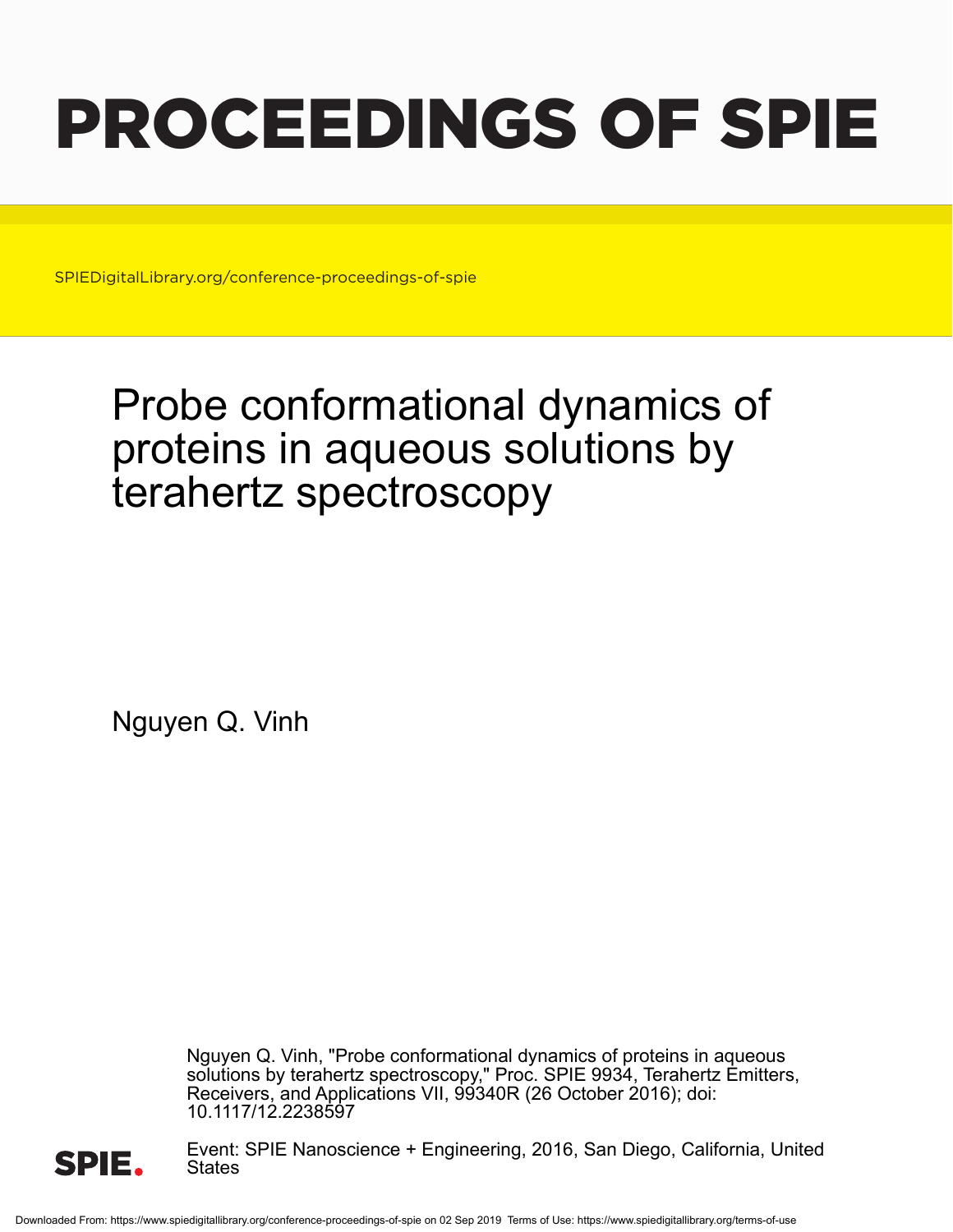### **Probe conformational dynamics of proteins in aqueous solutions by terahertz spectroscopy**

Nguyen Q. Vinh<sup>\*</sup>

Department of Physics and Center of Soft Matter and Biological Physics, Virginia Tech, Blacksburg, Virginia 24061

#### **ABSTRACT**

Proteins solvated in their biologically milieu are expected to exhibit strong absorption in the terahertz frequencies, that contain information on their global and sub-global collective vibrational modes (conformational dynamics) and global dynamic correlations among solvent water and proteins. The dynamics play an important role in enzymatic activities of proteins, but obtaining an accurate and quantitative pictures of these activities, however, is challenging due to the strong absorption of water. In response, we have developed the world's highest precision, highest sensitivity terahertz-frequency domain spectrometer and a standard terahertz-time domain system to probe the collective dynamics of proteins in aqueous solutions. Operating over the frequency range from 5 GHz up to 3 THz, our spectrometers provide an unparalleled ability to probe directly such questions as the hydration level, the dynamics of water and hydrated proteins over the 100 fs to 1 ns timescale. Employing an effective medium approximation to describe the complex dielectric response of the solvated proteins in solution we find that proteins are surrounded by a loosely and tightly held layers of water molecules that behave as if they are an integral part of the protein. The number of water molecules in the protein hydration shells varies with proteins, which can tell us the average surface structure of proteins. These measurements shed light on the macromolecular motions of proteins in their biologically relevant environment.

#### **1. INTRODUCTION**

Terahertz vibrational modes typically involve the low frequency, collective atomic motions of macromolecules, which include both inter- and intramolecular interactions. Thus, terahertz spectroscopy of biomolecules in aqueous environments provides an important approach for identifying their global and transient molecular structures as well as directly assessing hydrogen-bonding and other detailed environmental interactions.[1-3] However, a significant challenge in obtaining the terahertz dielectric spectra of aqueous biomolecules and lipid layers is the strong absorption of water in the spectral range of 0.5 – 10 THz. Advances in gigahertz to terahertz technology call for a more thorough study of the dielectric response of such systems. Such a study can act as an important step in understanding the behavior of more complex biomolecular systems in the gigahertz to terahertz frequency range. Terahertz spectroscopy of protein in solution has also been investigated in the past as an alternative approach for probing the collective vibrational motions in solution state. Recent developments in diode based frequency multipliers have improved the accuracy of terahertz measurements by several orders of magnitude, which allows for high-precision measurements of the strong absorption of aqueous solutions.

The dynamics of water in the hydration layer around proteins and other biomolecules play a crucial role in different aspects of biological processes. Some studies have concluded that water molecules in the hydration layer are rigidly attached to surfaces of molecules, resulting in an increase in the effective volume of the molecules.[4] On the other hand, evidence for the dynamic nature of the hydration layer is also abundant,[5] with some suggesting that there are fast and slow dynamic processes within the hydration layer. Some of the dynamical processes in proteins have been suggested as solvent slaved motions.[6] The significance of the hydration layers cannot be overstated in biological process and reactions, as they control the structure and function of biological systems. There are many experimental techniques that allow the investigation of dynamics and structure of hydration water on a biomolecular surface. These include time-resolved fluorescence,[7] dielectric relaxation spectroscopy at gigahertz frequencies,[8]

> Terahertz Emitters, Receivers, and Applications VII, edited by Manijeh Razeghi, Alexei N. Baranov, John M. Zavada, Dimitris Pavlidis, Proc. of SPIE Vol. 9934, 99340R · © 2016 SPIE CCC code: 0277-786X/16/\$18 · doi: 10.1117/12.2238597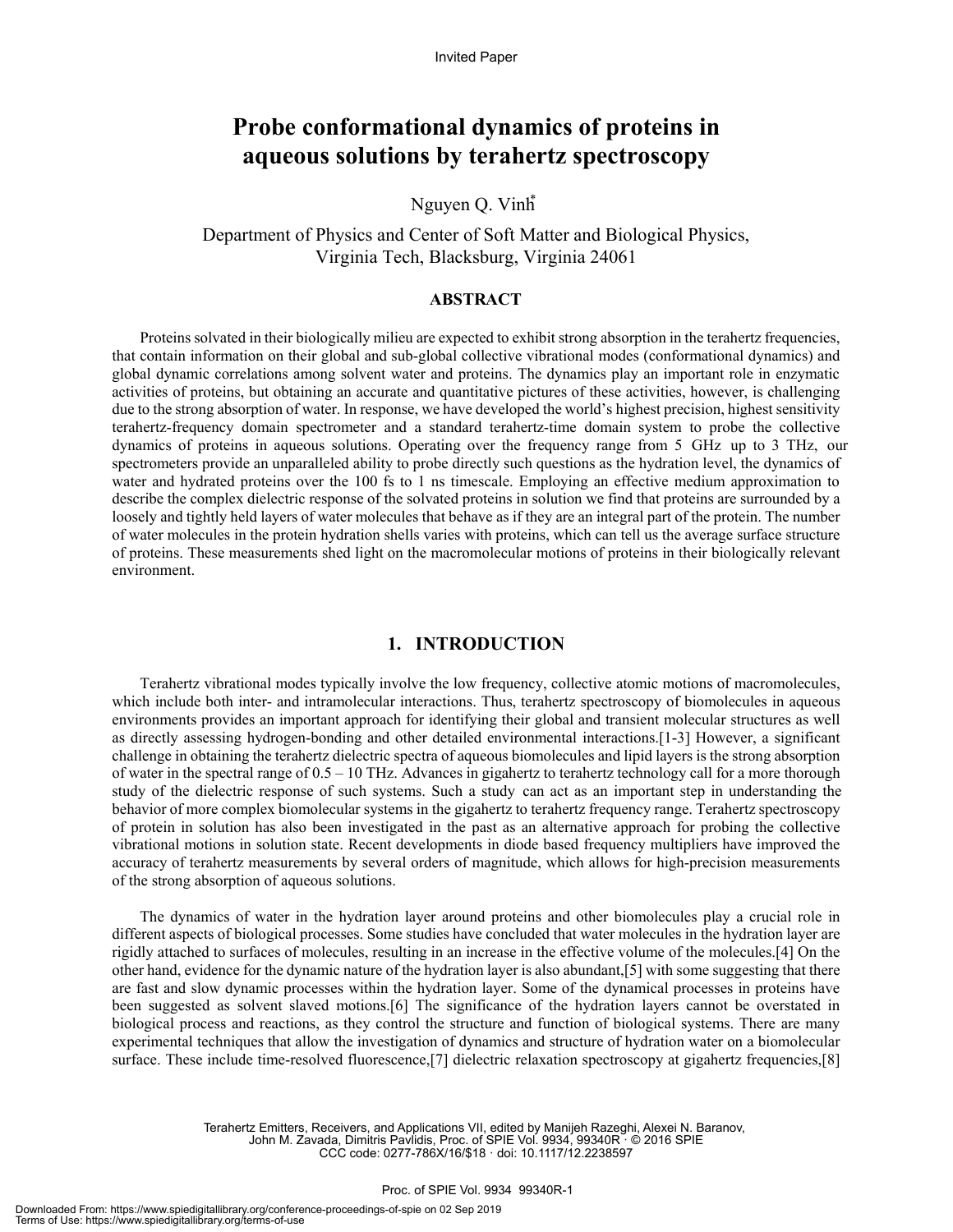nuclear magnetic resonance,[9] X-ray crystallography,[10] neutron scattering,[11] and infrared spectroscopy.[12] Among these techniques, dielectric spectroscopy from gigahertz to terahertz frequencies and computational techniques have advantage to investigate the dynamics of water in confined systems, including interfacial or restricted environments, providing information on the hydrogen bonding, diffusion, and reorientation of water around proteins as well as the dynamics of proteins themselves. In this paper, we investigate interactions of lysozyme protein with water, using the spectrometer in the frequency range from 5 GHz to 1.12 THz.



Figure 1: Dynamic range of our gigahertz-to-terahertz frequency-domain spectrometer (Agilent Vector Network Analyzer and frequency extenders from WR10 to WR1.0 systems) is compared with the dynamic range of a typical terahertz time-domain system. For WR10, WR5.1, WR6.5 and WR3.4 bands, we obtain the dynamic range measurements using a DUT with 30 dB loss.

#### **2. EXPERIMENTAL DETAILS**

#### **2.1. Experimental setup**

In an effort to improve our understanding of the picosecond dynamics of water and solvated molecules, we have built a gigahertz-to-terahertz frequency-domain dielectric spectrometer that supports the simultaneous measurements of absorbance and refractive index of solutions over the spectral range from 5 GHz to 1.12 THz (0.17 to 37.36 cm-1 or 0.268 to 60 mm). The signal-to-noise and spectral resolution of this device are significantly improved relative to any previous state-of-the-art instruments. For example, while the dynamic range of a commercial terahertz timedomain spectrometer is just  $10<sup>6</sup>$  and its spectral resolution is several gigahertz, the dynamic range of our instrument reaches an unprecedented value of 10<sup>15</sup> and the system achieves a spectral resolution of less than 100 Hz (Fig. 1). The system provides a coherent radiation source with a power up to 20 mW in the gigahertz-to-terahertz region. With the high power, we are able to measure thick layers up to 2 mm of liquid water. The temperature of liquid sample can be controlled with high accuracy of  $\pm 0.02$  °C. Given these attributes, our spectrometer provides unique capabilities for the accurate measurement of even very strongly absorbing materials such as aqueous solutions[1, 13, 14].

Our spectrometer consists of a commercial Vector Network Analyzer (VNA) from Agilent, the N5225A PNA, which covers the frequency range from 10 MHz to 50 GHz, and frequency multipliers and the matched harmonic detectors for terahertz radiation, which are developed by Virginia Diodes, Inc. (Charlottesville, VA). Detailed information of the vector network analyzer frequency extension modules and the mixer process can be obtained elsewhere.[14-16] Instead of using optical sources and mixing down the frequency to access the terahertz range, the terahertz radiation in this case is generated by up-converting frequencies from microwave sources. The frequency multipliers are fabricated using Schottky diode based components.[16] The spectrometer provides a large range of frequencies from gigahertz to terahertz with the output power up to 20 mW. The frequency extenders consist of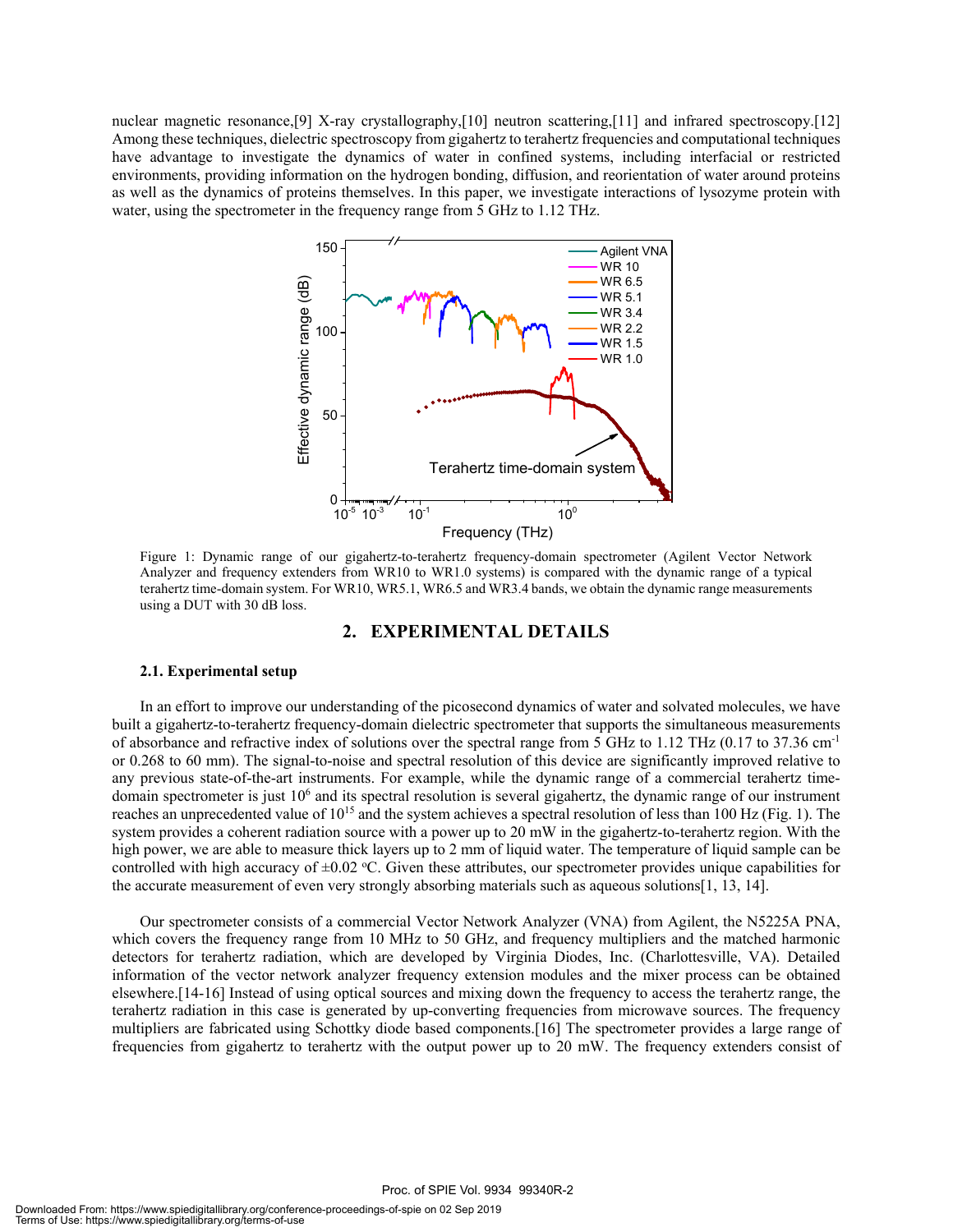commercial frequency extenders and matched harmonic receivers from Virginia Diodes, Inc. including WR10, WR6.5, WR5.1, WR3.4, WR2.2, WR1.5 and WR1.0 to cover the frequency range from 60 GHz to 1.12 THz. The lower frequency bands including WR10, WR5.1, WR6.5 and WR3.4 have high output power up to 20 mW, thus we obtain the dynamic measurements for these bands using a DUT with 30 dB loss. We can easily obtain the dielectric response from 60 GHz to 1.12 THz for liquid samples. For lower frequencies from 5 GHz to 50 GHz, we employ directly the radiation from VNA system into the sample cell designed for WR137 and WR28 waveguide configuration.

We have employed a variable path-length cell setup[2, 17] consisting of two parallel windows inside an aluminum cell, one immobile and the other mounted on an ultra-precise linear translation stage (relative accuracy of 50 nm). Our translation stage from Newport (XMS160 ultra-precision linear Motor Stages) can perform 1 nm minimum incremental motion with a travel range of 160 mm. The linear translation stage has a direct-drive system for ultraprecision and a high accuracy linear glass scale encoder with 80 nm repeatability. The choice of thickness of liquid water sample depends on the dynamics of frequency bands.



Figure 2: The interaction of lysozyme protein in solution with the gigahertz to terahertz radiation provides insights into the liquid's dynamics over the picosecond to nanosecond timescales. The absorption spectra of both lysozyme solutions and buffer increase monotonically with increasing frequency. The refractive indexes (**inset**) of lysozyme solution and water, in contrast, decrease with increasing frequency. Data were collected at 25°C.

The temperature of the sample cell can be controlled precisely from  $0^{\circ}$ C to  $90^{\circ}$ C. Peltier cooler plates from Custom Thermoelectric and high power resistors are mounted on the body of the sample cell, allowing precise control of the temperature of the sample. The absorbance and refractive index of water are extremely sensitive to temperature, and thus all experiments are carried out with a measured accuracy of  $\pm 0.02$  °C. To mitigate problems associated with multiple reflections of the incident light (standing waves, etalon effect), the thickness of our shortest path-length was selected to be long enough to ensure strong attenuation of the incident radiation (transmission  $\leq 10^{-2}$ ).

#### **2.2. Data Evaluation**

#### *Absorption and refractive index measurements.*

Using the above-described spectrometer and sample cell, we have measured the change of intensity and phase in aqueous samples as functions of path-length. The absorption process of the terahertz radiation passing through a sample is described by Beer's law:

$$
I(l, v) = I_0(v) \cdot e^{-\alpha(v) \cdot l} \tag{1}
$$

where  $\gamma$ ,  $I_0$ ,  $I_1 \alpha(\gamma)$  and *l* are the frequency, the incident intensity, the intensity at the detection of the radiation, the absorption coefficient as a function of radiation frequency, and the thickness of the sample, respectively. When the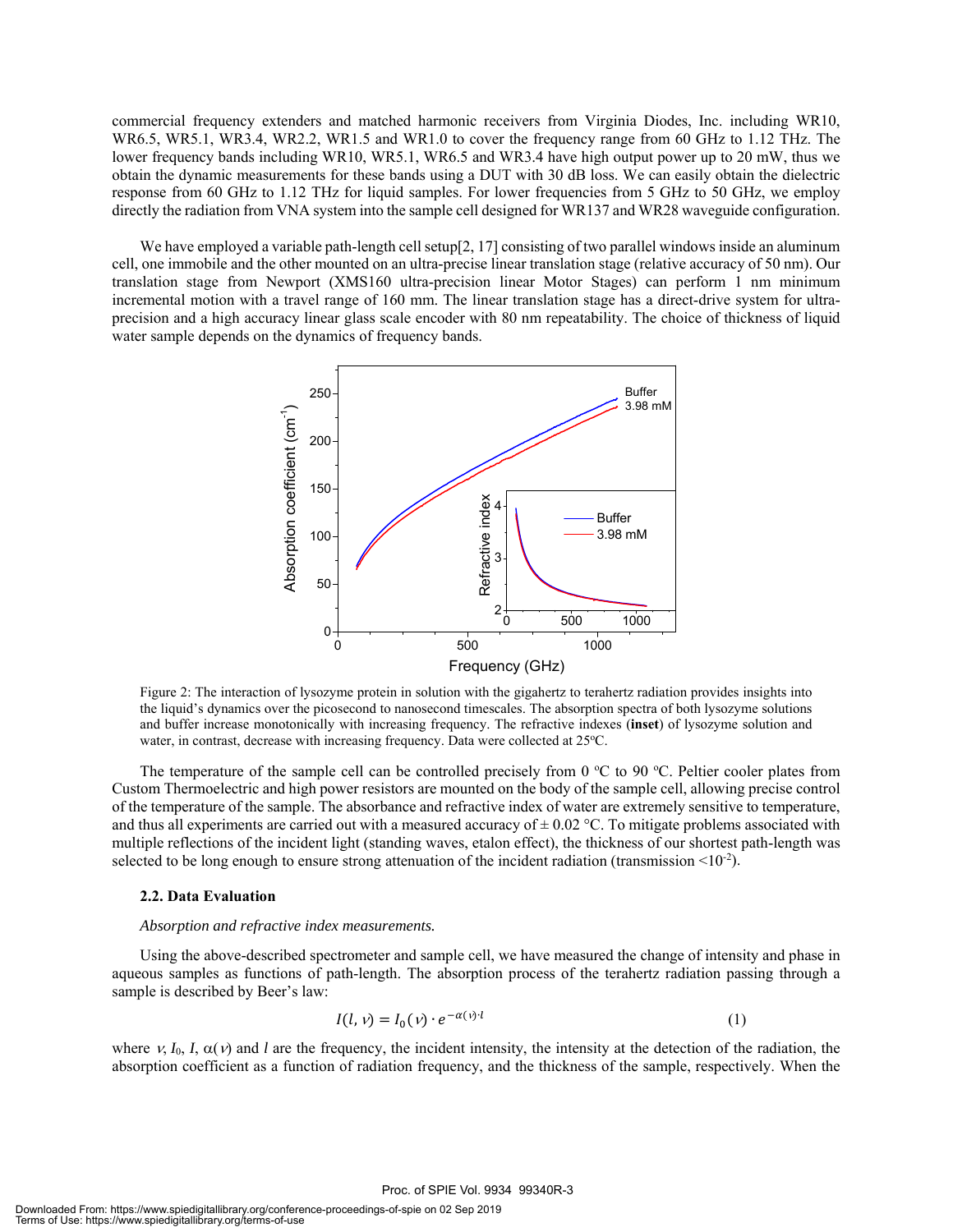radiation passes through a material, it will always be attenuated. This can be conveniently taken into account by defining a complex refractive index:

$$
n^*(v) = n(v) - i\kappa(v) \tag{2}
$$

with the real part,  $n(v)$ , is the refractive index and indicates the phase velocity, while the imaginary part,  $\kappa(v)$ , is called the extinction coefficient and indicates the amount of attenuation when the radiation propagates through the material. The extinction coefficient is related to the absorption coefficient,  $\alpha(v)$ , by

$$
\alpha(\nu) = \frac{4\pi \cdot \nu \kappa(\nu)}{c} \tag{3}
$$

with *c* is the speed of light. We have measured the intensity and phase shift of water and aqueous solutions over the three order of magnitude range 5.0 GHz – 1.12 THz as functions of path-length, *l*.[1, 13, 14] The absorption coefficient is determined by the slope of a linear fit of ln  $I(l, v)$  to the path-length, *l*, without the need for precise knowledge of the sample's absolute absorbance or absolute path-length:

$$
\ln I(l, v) = \ln I_0(v) - \alpha(v) \cdot l \tag{4}
$$

In parallel, we also fit the observed phase shift  $\theta(l,v)$  as a linear function of path-length to define the refractive index,  $n(v)$ , of the sample:

$$
\theta(l, v) = \theta_0(v) + \frac{2\pi \cdot v n(v)}{c} \cdot l \tag{5}
$$

where the  $\theta_0(\nu)$  is the phase of the reference signal.



Figure 3: The absorption of solvated lysozyme provides a measure of the protein's low-frequency vibrational dynamics. (**left**) Shown is the absorbance of lysozyme (minus the absorbance of the relevant buffer blank) without any correction for the protein's hydration shell. This leads to negative absorption, which is unphysical. (**right**) Scaling of these spectra such that their absorbance minima reach zero suggests that  $153 \pm 15$  water molecules in a hydration shell around each lysozyme no longer behave as if they were bulk solvent in terms of their gigahertz absorption.

We have collected complex dielectric response spectra from lysozyme solutions in a large range of frequencies, from 60 GHz to 1.12 THz using the gigahertz-to-terahertz spectrometer. The very high dynamic range of the frequency extenders together with the precise sample thickness controller allows us to obtain the most highly precise and accurate gigahertz-to-terahertz dielectric response spectra reported so far for this frequency range (Fig. 2).

#### *Complex dielectric response of solutions.*

With simultaneous measurements of the absorption and refractive index, the complex refractive index of a material can be expressed as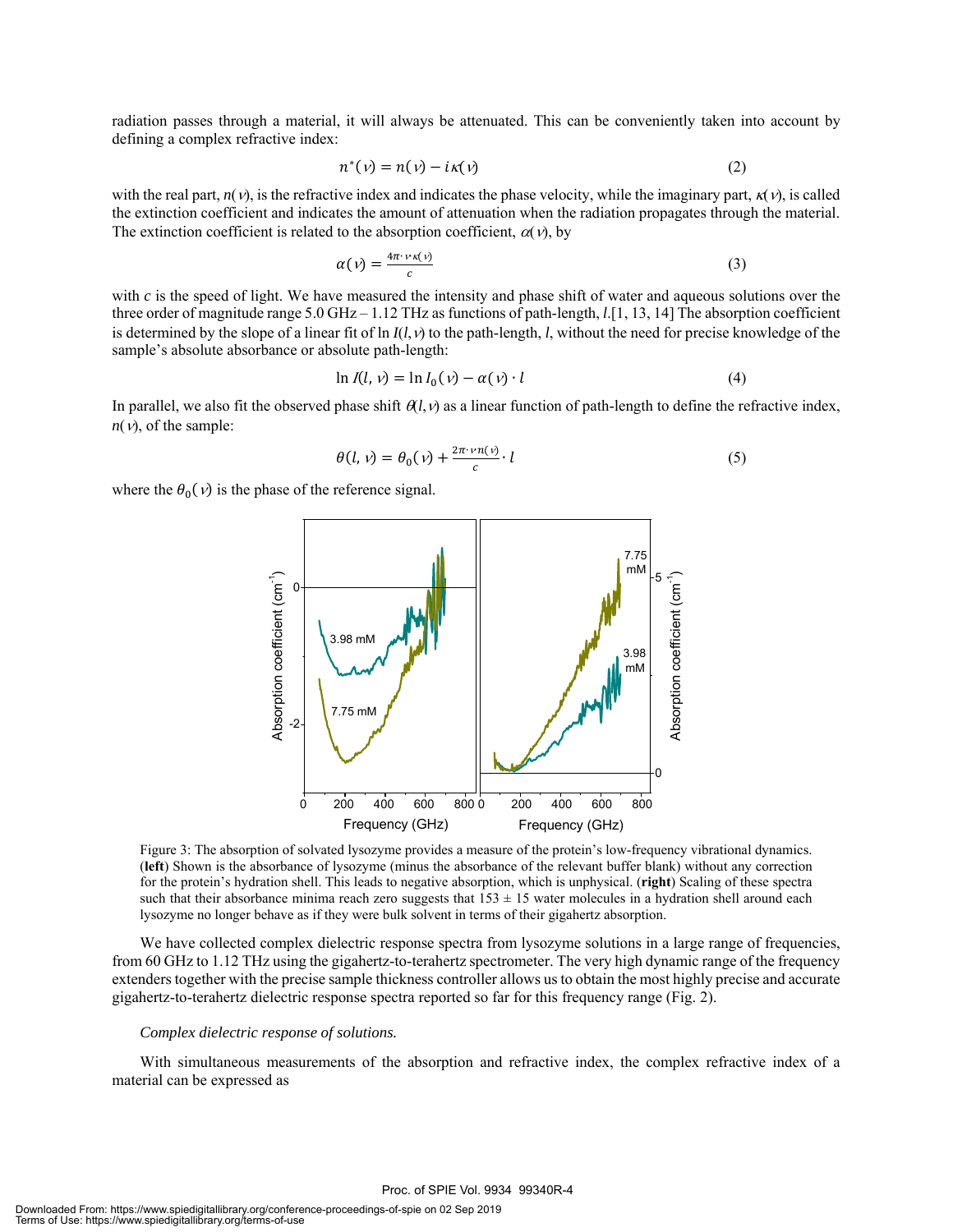$$
n^*(v) = n(v) + i\kappa(v) \tag{6}
$$

where v is frequency,  $n(v)$  is the refractive index of the solution, and  $\kappa(v)$  the extinction coefficient of the solution.  $\kappa(v)$  is related to the absorption coefficient,  $\alpha(v)$ , by  $\kappa(v) = c\alpha(v)/(4\pi v)$  with *c* being the speed of light. Similarly, the complex dielectric constant of a material can be expressed as

$$
\varepsilon^*(v) = \varepsilon'(v) + i\varepsilon''(v) \tag{7}
$$

where  $\varepsilon'(\nu)$  and  $\varepsilon''(\nu)$  are the dielectric dispersion and dielectric loss components. Since our experiment can simultaneously measure both the absorption and refractive index of a material,  $\varepsilon_{sol}^*(v)$ , the complex dielectric response can be calculated from the following relations:[18]

$$
\varepsilon'_{\text{sol}}(\nu) = n^2(\nu) - \kappa^2(\nu) = n^2(\nu) - (c\alpha(\nu)/4\pi\nu)^2 \n\varepsilon''_{\text{sol}}(\nu) = 2n(\nu) \cdot \kappa(\nu) = 2n(\nu)c\alpha(\nu)/4\pi\nu
$$
\n(8)

From absorption and refractive index measurements, we have determined the dielectric spectra of lysozyme solutions.

#### **3. RESULTS AND DISCUSSION**

Using our high resolution and dynamic terahertz frequency-domain spectroscopy and a variable-thickness cell, we have determined the absorption coefficient and refractive index of lysozyme solutions along with that of pure water (Fig. 2). A quick glance at the absorption as well as the refractive index data indicates these are strong functions of frequency, increasing and decreasing with increasing frequency, respectively. It is evident that the most prominent effect of addition of solvent is a monotonic decrease in absorption with increasing solvent concentration. This is primarily due to the fact that the higher absorbing solvent is replaced by the solute having a much lower absorption.



Figure 4: Dielectric loss,  $\epsilon''(v)$ , and dispersion,  $\epsilon''(v)$  spectra of hydrated lysozyme in solutions at 25°C in the THz frequency range provides insights into the collective motions of lysozyme using the Bruggemann effective-medium approximation. From the effective-medium approximation, we have found out that  $165 \pm 15$  water molecules in the hydration shell around DPC micelles that no longer behave as bulk water.

In order to study the interaction of the surface of lysozyme protein with water molecules, we first look at the change in absorption with the addition of solute after taking into account the displacement of water molecules. As a first approximation, we can consider the lysozyme protein solution as a two-component system with proteins and surrounding bulk water. If we consider the total absorption of the solution as a weighted average of its two constituents, we can express the absorption as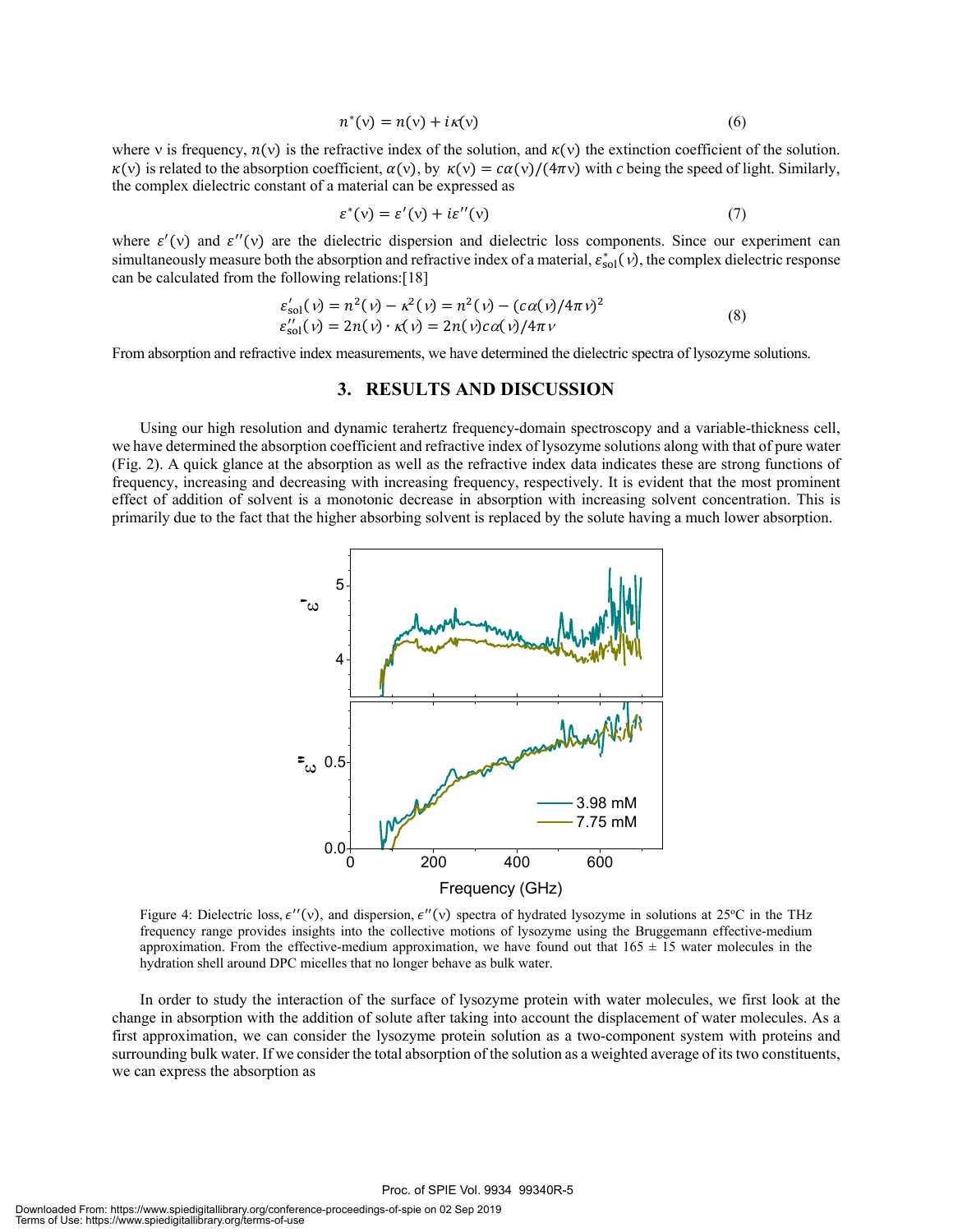$$
\alpha_{\text{sol}} = \sigma_{\text{wat}} M_{\text{wat}} + \sigma_{\text{lyz}} M_{\text{lyz}} \tag{9}
$$

where  $\alpha_{sol}$  is the total absorption of the solution,  $\sigma_{wat}$  and  $\sigma_{lyz}$  are the apparent molar absorptions, and  $M_{wat}$  and  $M_{lyz}$ are the molarities of water and lysozyme, respectively. Following this approach, the absorption of water is subtracted from each of solution absorption. The displacement of water from the solution is taken care of by using the appropriate molarities of bulk water calculated for each solute concentration. This is done by calculating the volume of lysozyme in each of the samples according to volume calculations outlined in the sample preparation. The absorption for lysozyme turns out to be negative.

This seemingly unphysical result can be explained by the fact that the hydrophilic surface of lysozyme interacts with water and bind some of the waters adjacent to it. Therefore, this water layer immediately surrounding lysozyme proteins cannot take part in dipole relaxation, or in other words, they are removed from the frequency window. It should be noted that this does not necessarily mean that these water molecules are immobile. Assuming the minimum of the curves in Fig. 3 left is zero, we can estimate how many water molecules are removed in this way. This is done by calculating the fractional decrease in molarity of water that has to be applied in the calculation of absorption in Fig. 3 right until the minimum value of absorption is zero. An average of  $153 \pm 15$  water molecules is found to be bound to lysozyme protein using this method. It is worth noting that this value is less than a single layer of water molecules around the clusters.

In dealing with the heterogeneous system, the dielectric response of dispersed solvent molecules in a bulk solvent is employed, rather than assuming that overall absorption is the sum of the absorption of its constituents. Lysozyme solutions are a mixture of water and lysozyme protein and their complex dielectric response were determined from the experimental observables (Fig. 2). We assume that (i) lysozyme proteins in solution are spherical with a radius of  $R_{1yz}$  and have a spherical hydration shell with a thickness of *d*; (ii) the water molecules in the hydration shell are a part of lysozyme; (iii) solvent outside of the lysozyme has the same dielectric property as that of pure water. Since the size of lysozyme protein with hydration water is orders of magnitude smaller than the wavelength of the probing electromagnetic radiation, the medium can be considered homogenous with an effective dielectric response. A more elegant method has been employed for the effective-medium approximation, such as the Bruggeman model,[19] which effectively treats both low and high concentration mixtures or Maxwell Garnet,[20] Wagner and Hanai approximations,[21] which are for low concentration limits. Following the Bruggeman approximation, the complex dielectric response of the solution can be determined from:

$$
f_{\text{lyz}} \frac{\varepsilon_{\text{lyz}}^* - \varepsilon_{\text{sol}}^*}{\varepsilon_{\text{lyz}}^* + 2\varepsilon_{\text{sol}}^*} + \left(1 - f_{\text{lyz}}\right) \frac{\varepsilon_{\text{wat}}^* - \varepsilon_{\text{sol}}^*}{\varepsilon_{\text{wat}}^* + 2\varepsilon_{\text{sol}}^*} = 0 \tag{10}
$$

where  $\varepsilon_{wat}^*(v)$  is the complex dielectric response of water;  $\varepsilon_{lyz}^*$  is the complex dielectric response of hydrated lysozyme described as the process of forming an aggregate with hydrophilic regions in contact with surrounding solvent;  $f_{\text{lyz}} =$  $(N_{\text{lyz}}/V)(4\pi/3)(R_{\text{lyz}} + d)^3$  is the volume fraction of the lysozyme with hydration water, and  $N_{\text{lyz}}/V$  is the concentration of the lysozyme in solution.

When we performed the Bruggemann effective-medium analysis, we found that each lysozyme entraps a hydration shell composed of  $165 \pm 15$  water molecules. Unlike the absorbance-based method used above which estimate the size of the hydration shell by assuming that the macromolecule's absorption falls to zero at its minimum, this method of estimating the size of the tightly-bound hydration shell requires only the well-founded assumption that the protein's absorption falls to zero at zero frequency.[1] The value of 165 water molecules for the THz-defined hydration shell corresponds to a monolayer on the surface of the lysozyme protein. Specifically, if we approximate lysozyme as a ∼2 nm diameter sphere, a solvent layer with one molecule deep will contain 350 water molecules. Using the number of water molecules in the hydration shell related to the scaled filling factor and the measured  $\varepsilon_{wat}^*(v)$ and  $\vec{\varepsilon}_{sol}^*(v)$ , we employ eq. 10 to obtain the dielectric spectra for several hydrated lysozyme concentrations (Fig. 4). These water molecules become an integral part of lysozyme and cannot move easily; instead, they are held in the tightly-bound hydration layer.

Understanding how lysozyme dynamics and structure are connected to the chemical composition and geometry of the surfactants offers a considerable challenge. Here, we directly probe the collective dynamics of hydrated lysozyme protein with terahertz radiation using the Bruggemann approximation to exclude contribution from bulk water for several lysozyme solutions (Fig. 4). Upon doing so, we found that these spectra are characterized by a rising

#### Proc. of SPIE Vol. 9934 99340R-6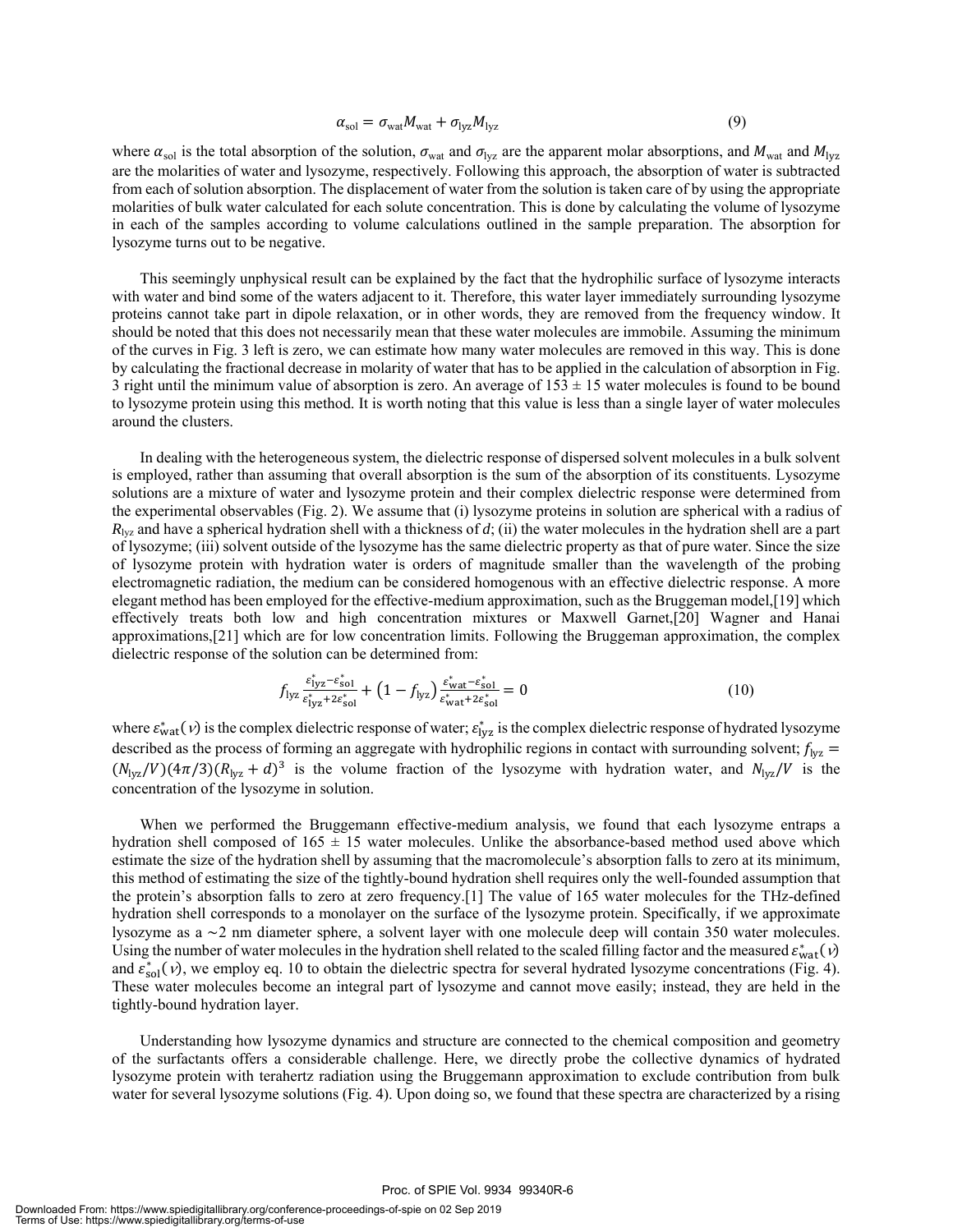dielectric loss and a broad maximum of the dielectric dispersion component. For lysozyme concentration below 12 mM, the measured dielectric response extracted from the effective-medium approximation is independence from concentration, suggesting that the size of the tightly-bound hydration shell is likewise independent of lysozyme concentration.

#### **ACKNOWLEDGEMENTS**

This work was supported by a grant from the Institute of Critical Technology and Applied Sciences (ICTAS) at Virginia Tech.

\* Corresponding Author, email: vinh@vt.edu; phone: 1-540-231-3158

#### **REFERENCES**

- [1] N. Q. Vinh, S. J. Allen, and K. W. Plaxco, "Dielectric Spectroscopy of Proteins as a Quantitative Experimental Test of Computational Models of Their Low-Frequency Harmonic Motions," *Journal of the American Chemical Society,* vol. 133, pp. 8942-8947, Jun 15 2011.
- [2] J. T. Kindt and C. A. Schmuttenmaer, "Far-infrared dielectric properties of polar liquids probed by femtosecond terahertz pulse spectroscopy," *Journal of Physical Chemistry,* vol. 100, pp. 10373-10379, Jun 13 1996.
- [3] A. Markelz, S. Whitmire, J. Hillebrecht, and R. Birge, "THz time domain spectroscopy of biomolecular conformational modes," *Physics in Medicine and Biology,* vol. 47, pp. 3797-3805, Nov 7 2002.
- [4] S. Bone and R. Pethig, "Dielectric Studies of Protein Hydration and Hydration-Induced Flexibility," *Journal of Molecular Biology,* vol. 181, pp. 323-326, 1985.
- [5] K. Modig, E. Liepinsh, G. Otting, and B. Halle, "Dynamics of protein and peptide hydration," *Journal of the American Chemical Society,* vol. 126, pp. 102-114, Jan 14 2004.
- [6] P. W. Fenimore, H. Frauenfelder, B. H. McMahon, and F. G. Parak, "Slaving: Solvent fluctuations dominate protein dynamics and functions," *Proceedings of the National Academy of Sciences of the United States of America,* vol. 99, pp. 16047-16051, Dec 10 2002.
- [7] D. P. Zhong, S. K. Pal, and A. H. Zewail, "Biological water: A critique," *Chemical Physics Letters,* vol. 503, pp. 1-11, Feb 8 2011.
- [8] R. Buchner, C. Baar, P. Fernandez, S. Schrodle, and W. Kunz, "Dielectric spectroscopy of micelle hydration and dynamics in aqueous ionic surfactant solutions," *Journal of Molecular Liquids,* vol. 118, pp. 179-187, Apr 15 2005.
- [9] M. G. Kubinec and D. E. Wemmer, "Nmr Evidence for DNA Bound Water in Solution," *Journal of the American Chemical Society,* vol. 114, pp. 8739-8740, Oct 21 1992.
- [10] H. N. Ritland, P. Kaesberg, and W. W. Beeman, "An X-Ray Investigation of the Shapes and Hydrations of Several Protein Molecules in Solution," *Journal of Chemical Physics,* vol. 18, pp. 1237-1242, 1950.
- [11] D. I. Svergun, S. Richard, M. H. J. Koch, Z. Sayers, S. Kuprin, and G. Zaccai, "Protein hydration in solution: Experimental observation by x-ray and neutron scattering," *Proceedings of the National Academy of Sciences of the United States of America,* vol. 95, pp. 2267-2272, Mar 3 1998.
- [12] F. Holler and J. B. Callis, "Conformation of the Hydrocarbon Chains of Sodium Dodecyl-Sulfate Molecules in Micelles - an Ftir Study," *Journal of Physical Chemistry,* vol. 93, pp. 2053-2058, Mar 9 1989.
- [13] N. Q. Vinh, M. S. Sherwin, S. J. Allen, D. K. George, A. J. Rahmani, and K. W. Plaxco, "High-precision gigahertz-to-terahertz spectroscopy of aqueous salt solutions as a probe of the femtosecond-to-picosecond dynamics of liquid water," *Journal of Chemical Physics,* vol. 142, pp. 164502-7, Apr 28 2015.
- [14] D. K. George, A. Charkhesht, and N. Q. Vinh, "New terahertz dielectric spectroscopy for the study of aqueous solutions," *Review of Scientific Instruments,* vol. 86, pp. 123105-6, 2015.
- [15] C. Jastrow, K. Munter, R. Piesiewicz, T. Kurner, M. Koch, and T. Kleine-Ostmann, "300 GHz transmission system," *Electronics Letters,* vol. 44, pp. 213-U15, Jan 31 2008.
- [16] T. W. Crowe, W. L. Bishop, D. W. Porterfield, J. L. Hesler, and R. M. Weikle, "Opening the Terahertz window with integrated diode circuits," *Ieee Journal of Solid-State Circuits,* vol. 40, pp. 2104-2110, Oct 2005.
- [17] J. Xu, K. W. Plaxco, and S. J. Allen, "Probing the collective vibrational dynamics of a protein in liquid water by terahertz absorption spectroscopy," *Protein Science,* vol. 15, p. 1175, May 2006.